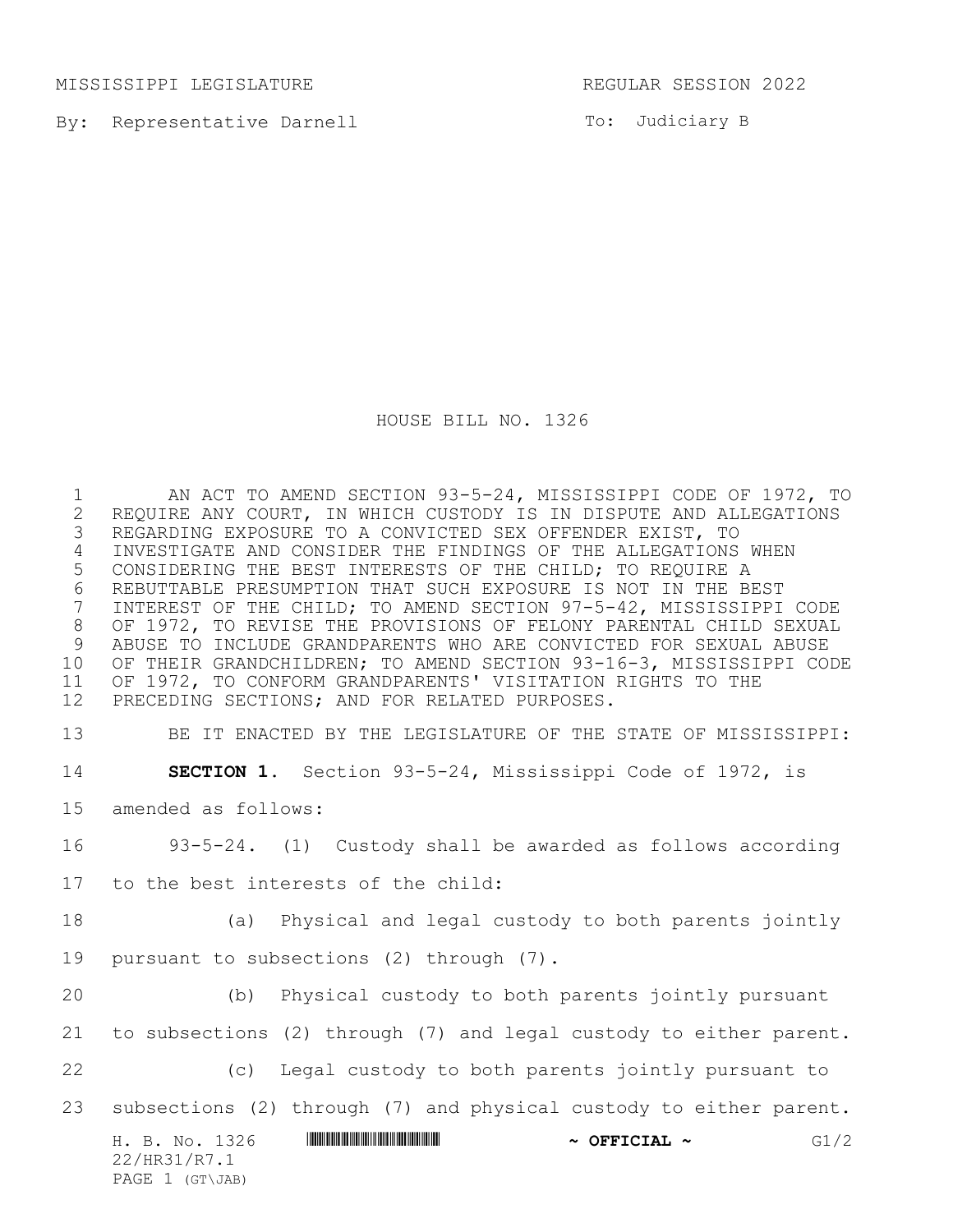(d) Physical and legal custody to either parent.

 (e) Upon a finding by the court that both of the parents of the child have abandoned or deserted such child or that both such parents are mentally, morally or otherwise unfit to rear and train the child the court may award physical and legal custody to:

 (i) The person in whose home the child has been living in a wholesome and stable environment; or

 (ii) Physical and legal custody to any other person deemed by the court to be suitable and able to provide adequate and proper care and guidance for the child.

 In making an order for custody to either parent or to both parents jointly, the court, in its discretion, may require the parents to submit to the court a plan for the implementation of the custody order.

 (2) Joint custody may be awarded where irreconcilable differences is the ground for divorce, in the discretion of the court, upon application of both parents.

 (3) In other cases, joint custody may be awarded, in the 43 discretion of the court, upon application of one or both parents. (4) There shall be a presumption that joint custody is in the best interest of a minor child where both parents have agreed to an award of joint custody.

 (5) (a) For the purposes of this section, "joint custody" means joint physical and legal custody.

H. B. No. 1326 **. AND ADDED ASSESSED AT A SET OF FICIAL ~** 22/HR31/R7.1 PAGE 2 (GT\JAB)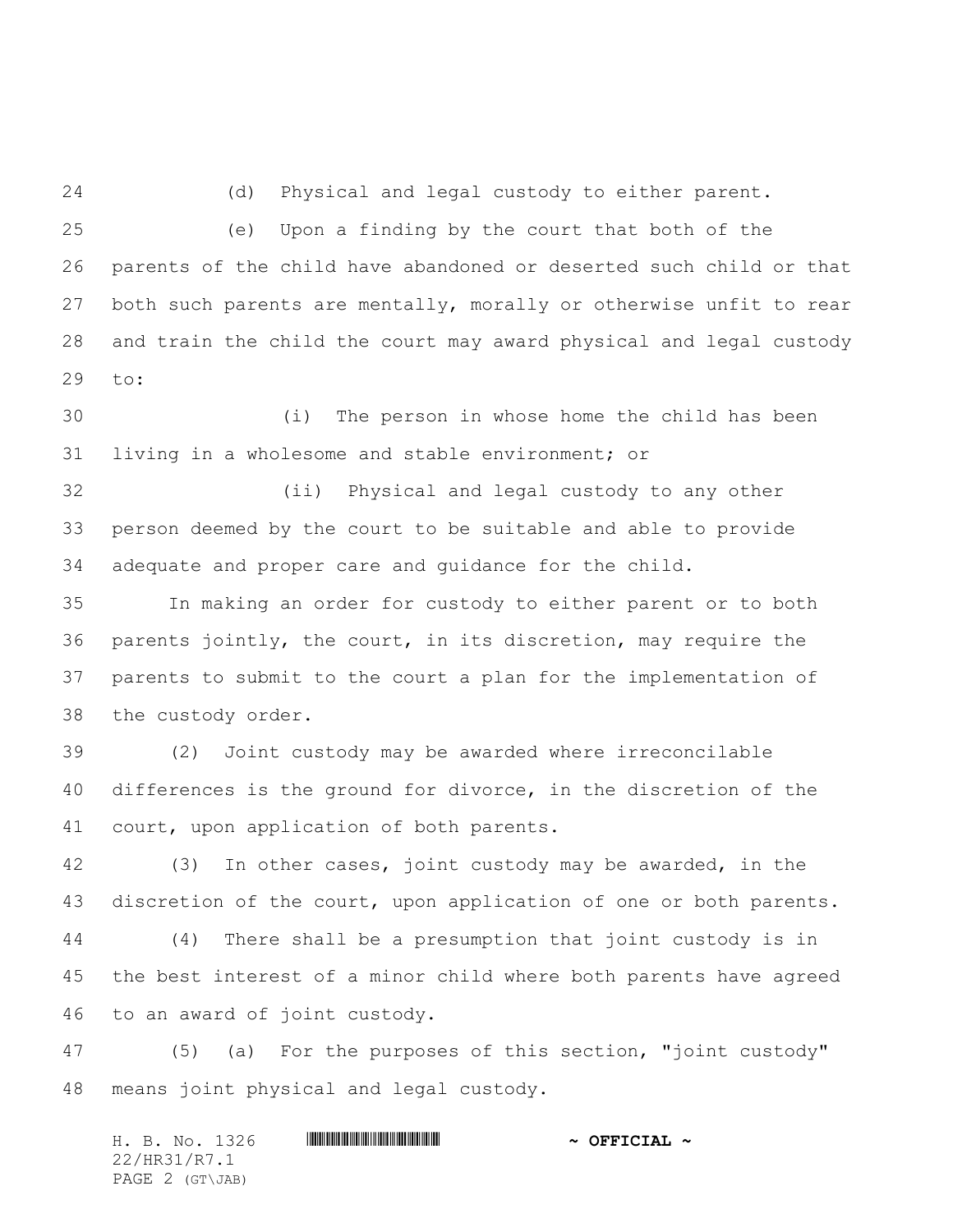(b) For the purposes of this section, "physical custody" means those periods of time in which a child resides with or is under the care and supervision of one (1) of the parents.

 (c) For the purposes of this section, "joint physical custody" means that each of the parents shall have significant periods of physical custody. Joint physical custody shall be shared by the parents in such a way so as to assure a child of frequent and continuing contact with both parents.

 (d) For the purposes of this section, "legal custody" means the decision-making rights, the responsibilities and the authority relating to the health, education and welfare of a child.

 (e) For the purposes of this section, "joint legal custody" means that the parents or parties share the decision-making rights, the responsibilities and the authority relating to the health, education and welfare of a child. An award of joint legal custody obligates the parties to exchange information concerning the health, education and welfare of the minor child, and to confer with one another in the exercise of decision-making rights, responsibilities and authority.

 An award of joint physical and legal custody obligates the parties to exchange information concerning the health, education and welfare of the minor child, and unless allocated, apportioned or decreed, the parents or parties shall confer with one another

22/HR31/R7.1 PAGE 3 (GT\JAB)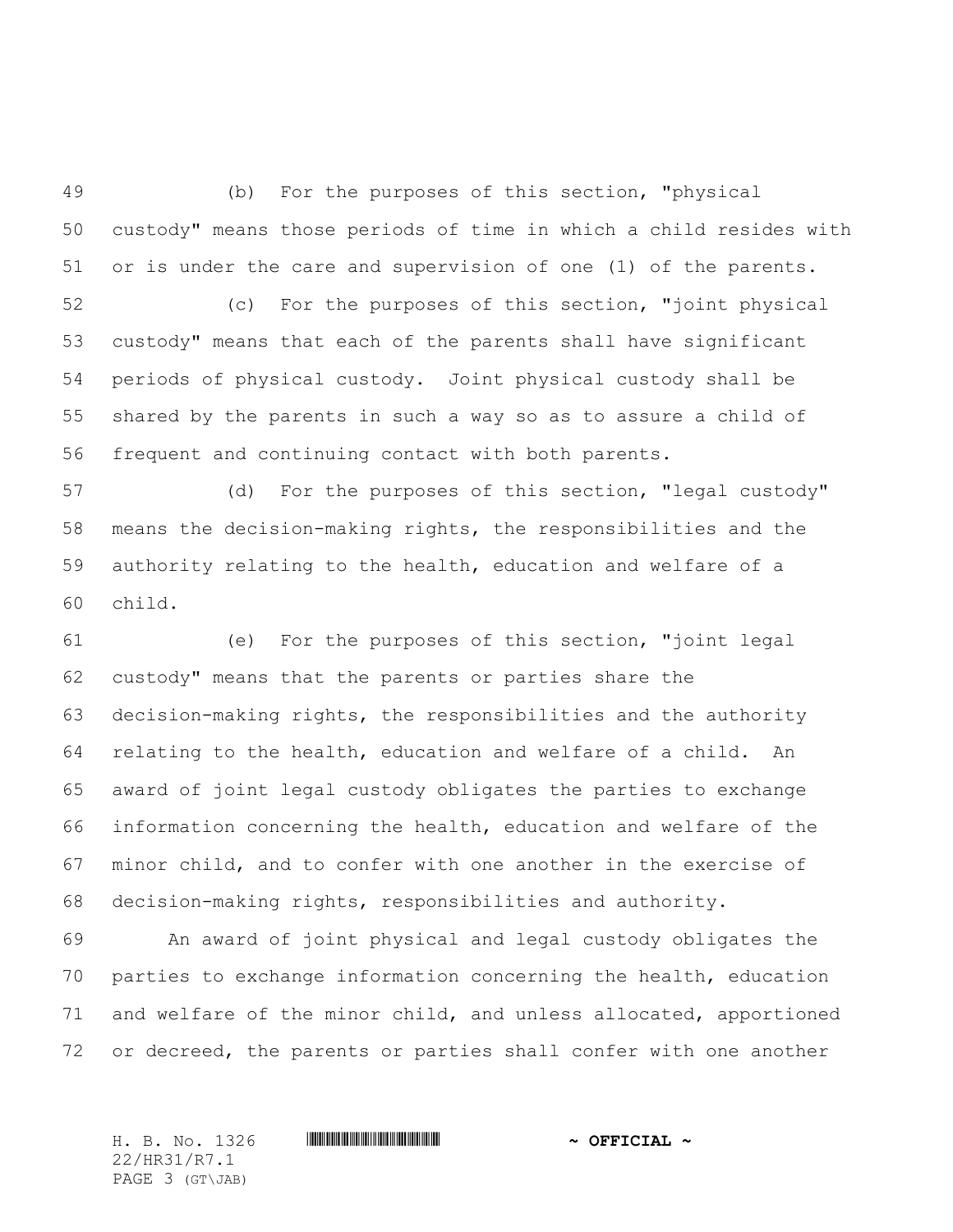in the exercise of decision-making rights, responsibilities and authority.

 (6) Any order for joint custody may be modified or terminated upon the petition of both parents or upon the petition of one (1) parent showing that a material change in circumstances has occurred.

 (7) There shall be no presumption that it is in the best interest of a child that a mother be awarded either legal or physical custody.

 (8) Notwithstanding any other provision of law, access to records and information pertaining to a minor child, including, but not limited to, medical, dental and school records, shall not be denied to a parent because the parent is not the child's custodial parent.

 (9) (a) (i) In every proceeding where the custody of a child is in dispute, there shall be a rebuttable presumption that it is detrimental to the child and not in the best interest of the child to be placed in sole custody, joint legal custody or joint physical custody of a parent who has a history of perpetrating family violence. The court may find a history of perpetrating family violence if the court finds, by a preponderance of the evidence, one (1) incident of family violence that has resulted in serious bodily injury to, or a pattern of family violence against, the party making the allegation or a family household member of

22/HR31/R7.1 PAGE 4 (GT\JAB)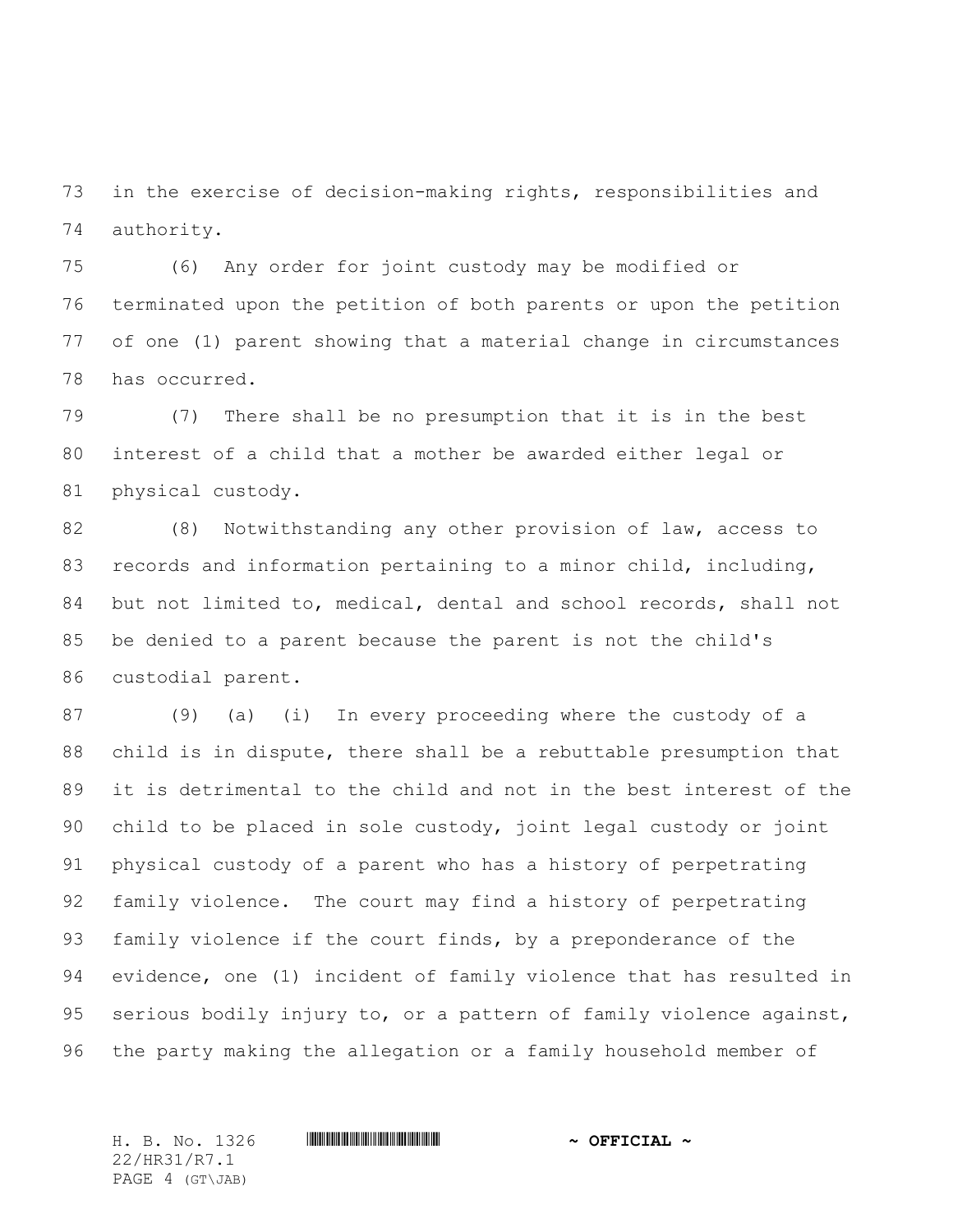either party. The court shall make written findings to document how and why the presumption was or was not triggered. (ii) This presumption may only be rebutted by a preponderance of the evidence. (iii) In determining whether the presumption set forth in subsection (9) has been overcome, the court shall consider all of the following factors: 1. Whether the perpetrator of family violence has demonstrated that giving sole or joint physical or legal custody of a child to the perpetrator is in the best interest of the child because of the other parent's absence, mental illness, substance abuse or such other circumstances which affect the best interest of the child or children; 2. Whether the perpetrator has successfully completed a batterer's treatment program; 112 3. Whether the perpetrator has successfully completed a program of alcohol or drug abuse counseling if the court determines that counseling is appropriate; 4. Whether the perpetrator has successfully completed a parenting class if the court determines the class to be appropriate; 118 118 5. If the perpetrator is on probation or parole, whether he or she is restrained by a protective order granted after a hearing, and whether he or she has complied with 121 its terms and conditions; and

H. B. No. 1326 \*HR31/R7.1\* **~ OFFICIAL ~** 22/HR31/R7.1 PAGE 5 (GT\JAB)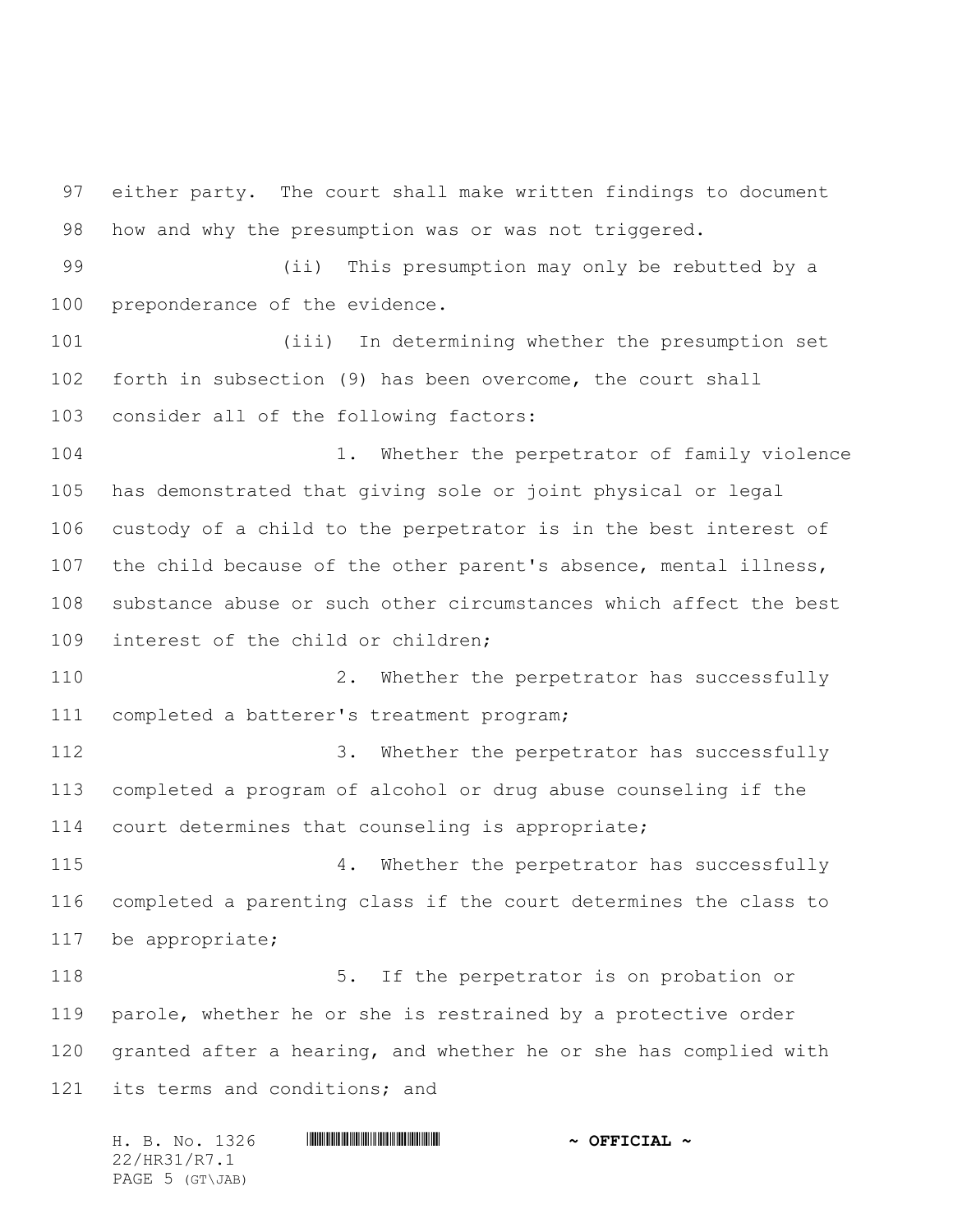6. Whether the perpetrator of domestic violence has committed any further acts of domestic violence. (iv) The court shall make written findings to document how and why the presumption was or was not rebutted. (b) (i) If custody is awarded to a suitable third person, it shall not be until the natural grandparents of the child have been excluded and such person shall not allow access to a violent parent except as ordered by the court. (ii) If the court finds that both parents have a history of perpetrating family violence, but the court finds that parental custody would be in the best interest of the child, custody may be awarded solely to the parent less likely to continue to perpetrate family violence. In such a case, the court may mandate completion of a treatment program by the custodial parent. (c) If the court finds that the allegations of domestic violence are completely unfounded, the chancery court shall order the alleging party to pay all court costs and reasonable attorney's fees incurred by the defending party in responding to such allegations.

 (d) (i) A court may award visitation by a parent who committed domestic or family violence only if the court finds that adequate provision for the safety of the child and the parent who is a victim of domestic or family violence can be made.

H. B. No. 1326 \*HR31/R7.1\* **~ OFFICIAL ~** 22/HR31/R7.1 PAGE 6 (GT\JAB)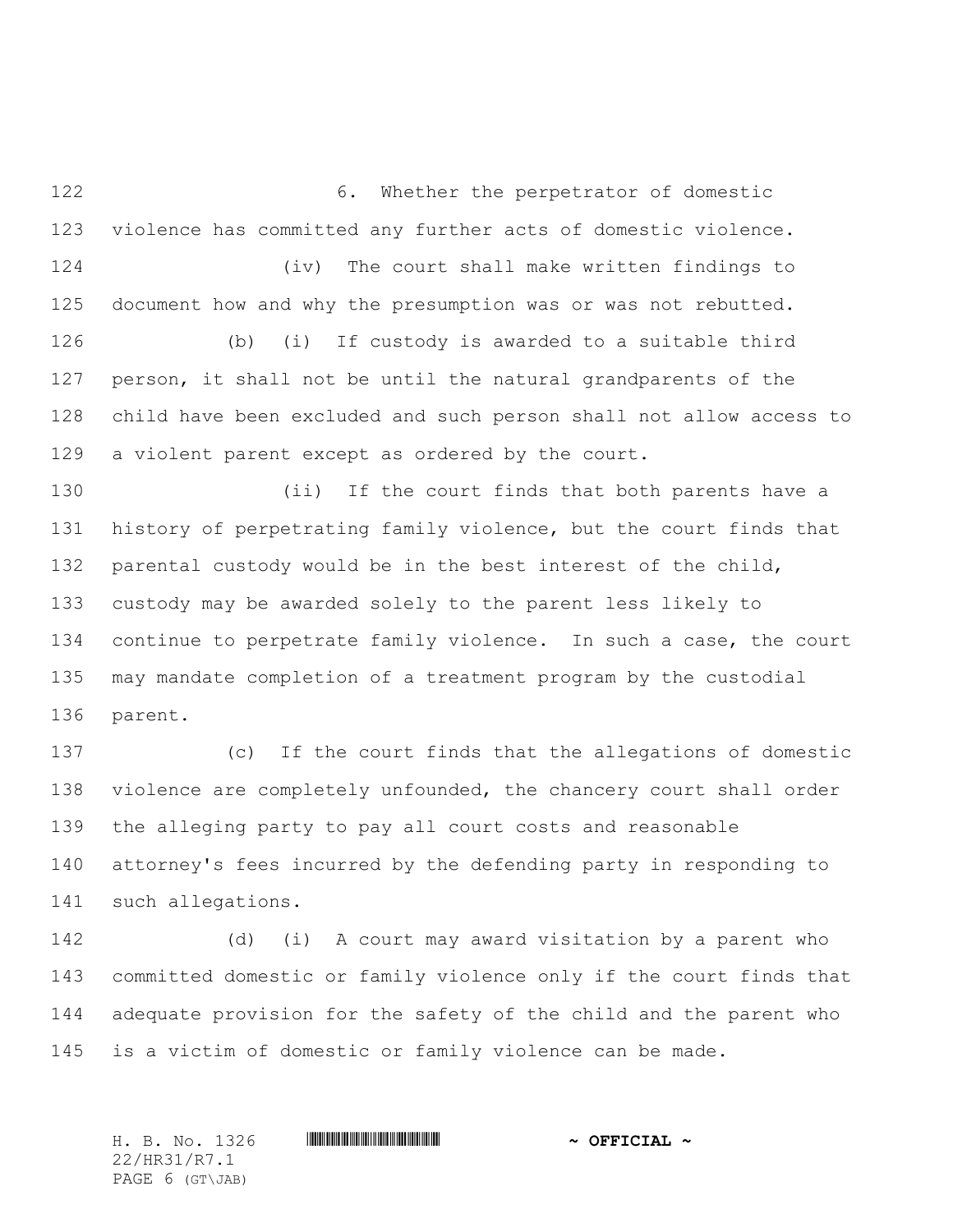(ii) In a visitation order, a court may take any of the following actions: 1. Order an exchange of the child to occur in a protected setting; 2. Order visitation supervised in a manner to 151 be determined by the court; 3. Order the perpetrator of domestic or family violence to attend and complete to the satisfaction of the court a program of intervention for perpetrators or other designated counseling as a condition of visitation; 4. Order the perpetrator of domestic or family violence to abstain from possession or consumption of alcohol or controlled substances during the visitation and for twenty-four (24) hours preceding the visitation; 5. Order the perpetrator of domestic or family violence to pay a fee to defray the cost of supervised visitation; 163 6. Prohibit overnight visitation; 7. Require a bond from the perpetrator of domestic or family violence for the return and safety of the child; or 8. Impose any other condition that is deemed necessary to provide for the safety of the child, the victim of family or domestic violence, or other family or household member.

H. B. No. 1326 \*HR31/R7.1\* **~ OFFICIAL ~** 22/HR31/R7.1 PAGE 7 (GT\JAB)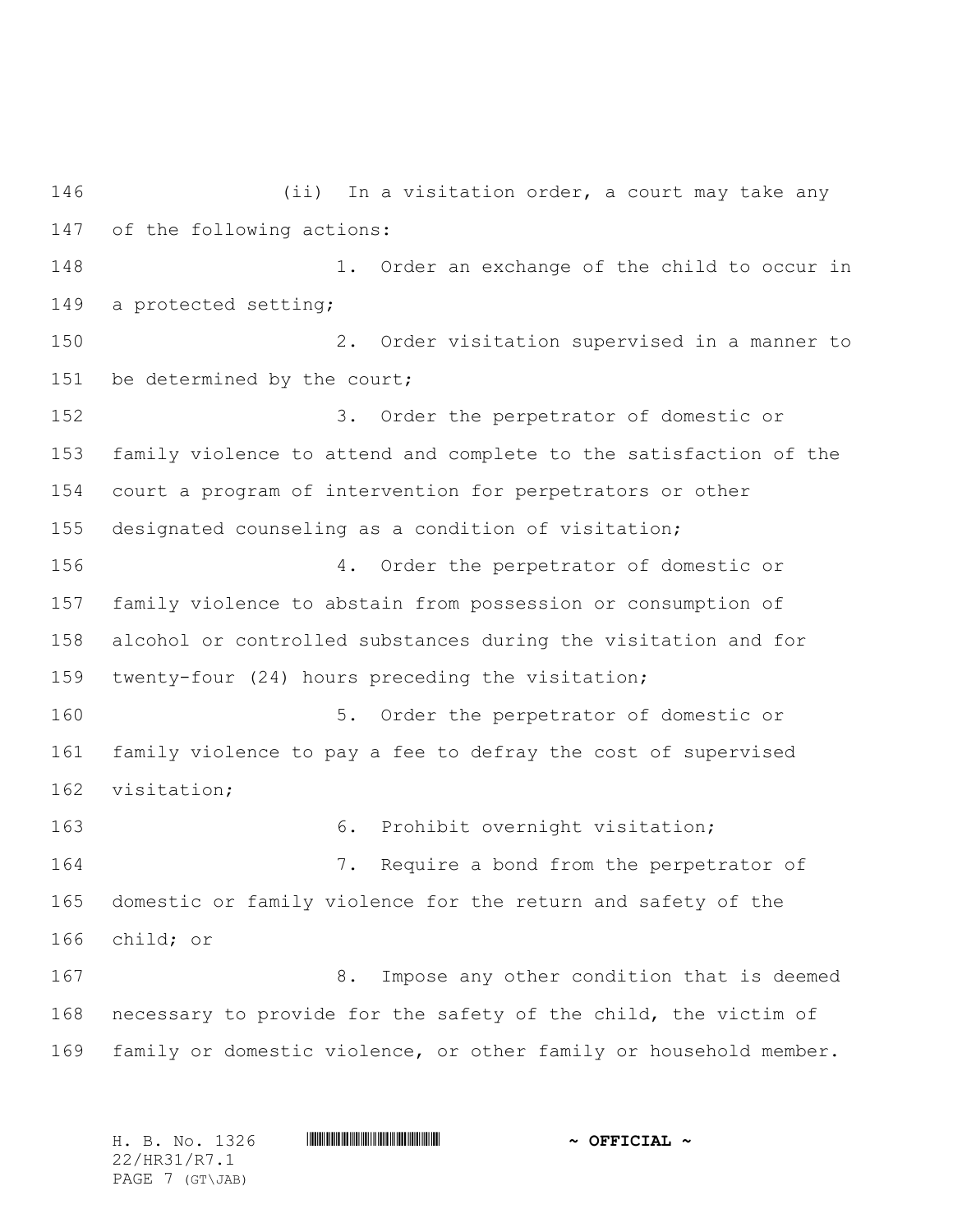(iii) Whether or not visitation is allowed, the court may order the address of the child or the victim of family or domestic violence to be kept confidential.

 (e) The court may refer but shall not order an adult who is a victim of family or domestic violence to attend counseling relating to the victim's status or behavior as a victim, individually or with the perpetrator of domestic or family violence, as a condition of receiving custody of a child or as a condition of visitation.

 (f) If a court allows a family or household member to supervise visitation, the court shall establish conditions to be followed during visitation.

 (10) In every proceeding where the custody of a child is in dispute, and a parent, guardian, person in loco parentis or person with legal or physical custody of a child asserts that the other parent, guardian, person in loco parentis or person with legal or physical custody of a child, will place the child in the care, custody or physical presence of a convicted sex offender, the court shall investigate such assertion, and if found to be true, restrict custody and/or visitation based on its findings. There shall be a rebuttable presumption that it is detrimental to the child and not in the best interest of the child to be placed in sole custody, joint legal custody or joint physical custody of a parent, guardian, person in loco parentis or person with legal or physical custody of a child, who has a history of placing or plans

| H. B. No. 1326  | $\sim$ OFFICIAL $\sim$ |
|-----------------|------------------------|
| 22/HR31/R7.1    |                        |
| PAGE 8 (GT\JAB) |                        |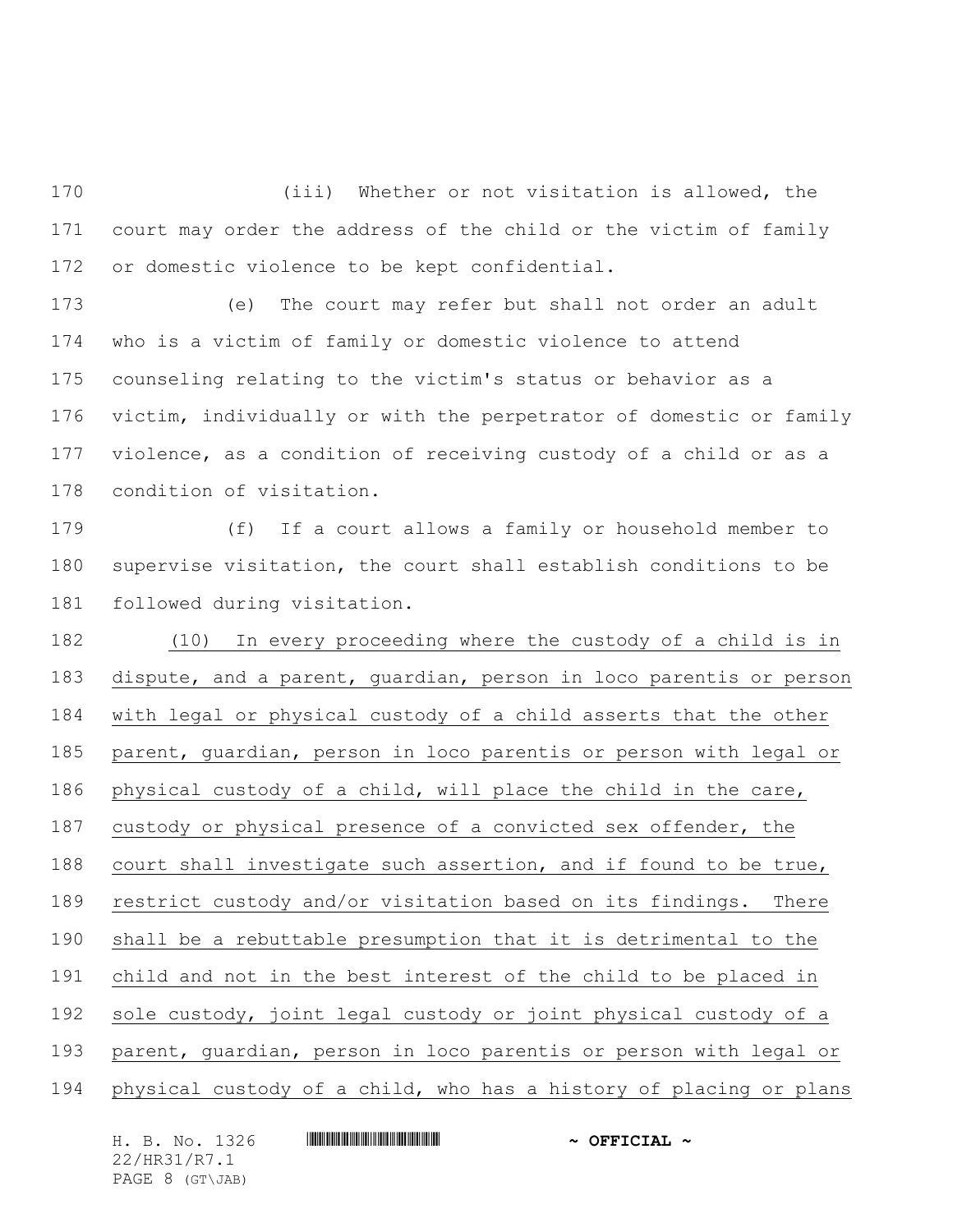to place the child in the care, custody or physical presence of a convicted sex offender. The court shall make written findings to document how and why the presumption was or was not triggered.

 **SECTION 2.** Section 97-5-42, Mississippi Code of 1972, is amended as follows:

 97-5-42. (1) (a) For purposes of this section, a conviction of felony parental child sexual abuse shall include any nolo contendere plea, guilty plea or conviction at trial to any offense enumerated in Section 93-15-121(h) or any other statute of the State of Mississippi whereby a parent may be penalized as a felon on account of sexual abuse of his or her own child, or a grandparent may be penalized as a felon on account of sexual abuse of his or her own grandchild; and shall include any conviction by plea or trial in any other state of the United States to an offense whereby a parent may be penalized as a felon for sexual abuse of his or her own child, or grandchild, as applicable under the laws of that state, or which would be so penalized for such conduct had the act or acts been committed in the State of Mississippi.

 (b) A certified copy of the court order or judgment evidencing such a conviction shall be accepted by any public office with responsibilities pursuant to this section, and by any court in the State of Mississippi, as conclusive evidence of the conviction.

22/HR31/R7.1 PAGE 9 (GT\JAB)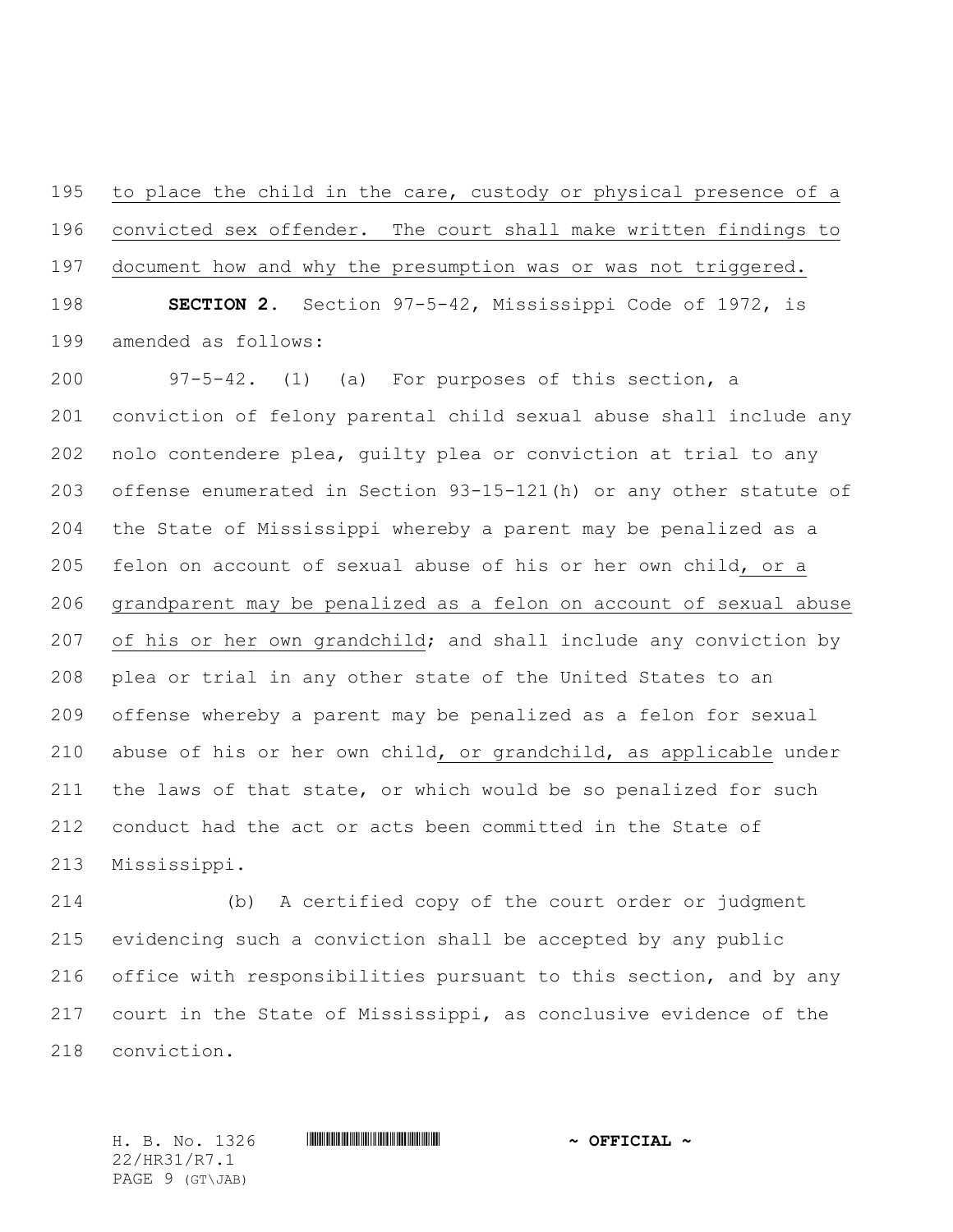(2) (a) No person who has been convicted of felony parental child sexual abuse shall contact or attempt to contact the victim child nor the siblings of the victim child that reside in the same household as the victim child without the prior express written permission of the child's then legal custodian, who may be the other parent, a guardian, person in loco parentis or person with legal or physical custody of a child.

 (b) No person who has been convicted of felony parental child sexual abuse shall harass, threaten, intimidate or by any other means menace the victim child **\* \* \***, any sibling of the victim child or any legal custodian of the child, who may be the other parent, a guardian, person in loco parentis or person with legal or physical custody of a child.

 (c) Any person who believes that a person who has been convicted of felony parental child sexual abuse may violate the provisions of paragraph (a) or (b) of this subsection may register with the sheriff and any municipal law enforcement agency of the child's county and municipality of residence, setting forth the factual basis for that belief which shall include a certified copy of the court order or judgment evidencing the conviction of the child sexual abuse felon. The sheriff's office of each county and all municipal law enforcement agencies shall maintain a separate and distinct register for the purpose of recording the data required herein, and shall advise the reporting party of how emergency contact can be made with that office at any time with

H. B. No. 1326 \*HR31/R7.1\* **~ OFFICIAL ~** 22/HR31/R7.1 PAGE 10 (GT\JAB)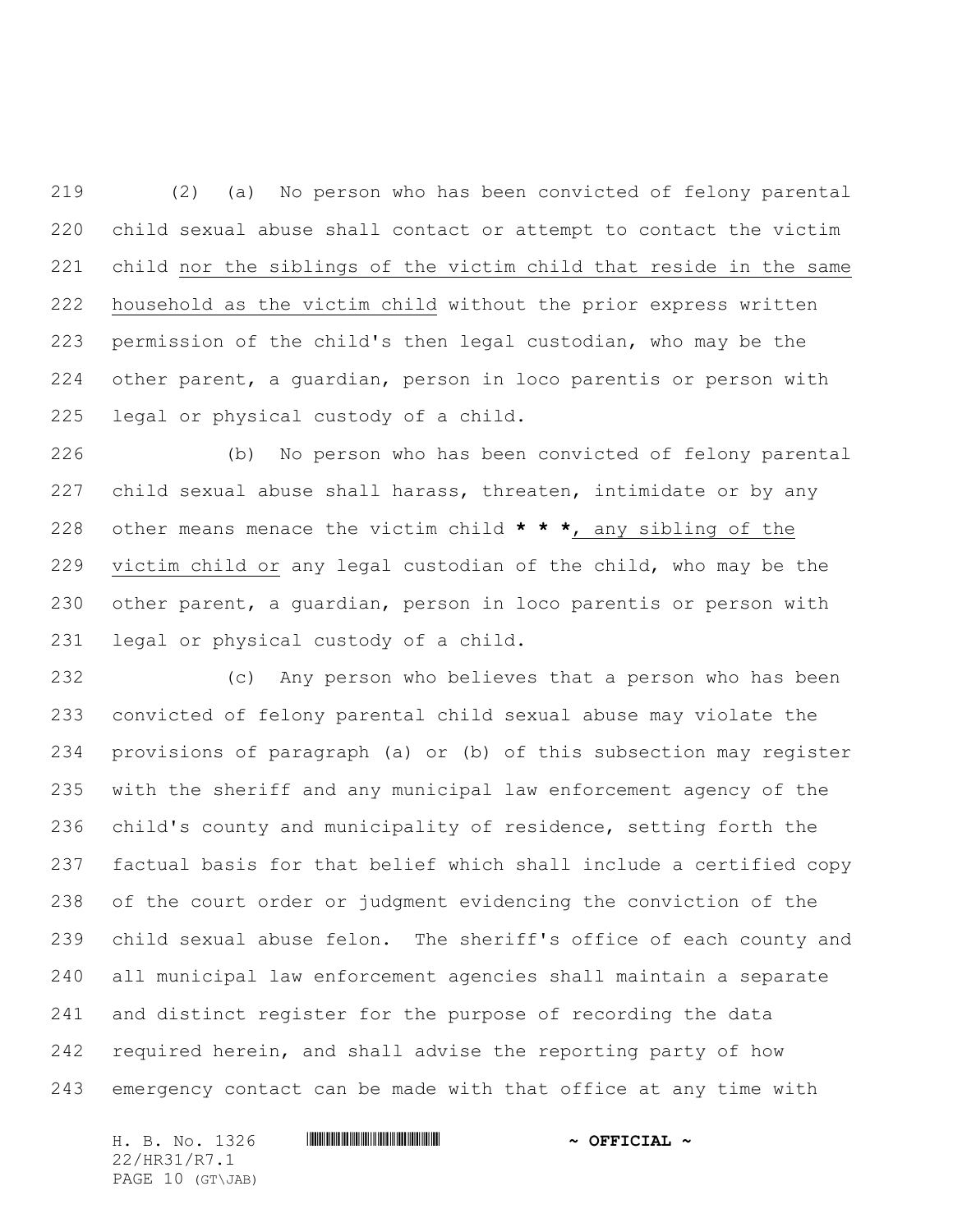respect to a threatened violation of paragraph (a) or (b) of this subsection. Immediate response with police protection shall be provided to any emergency contact made pursuant to this section, which police protection shall be continued in such reasonable manner as to deter future violations and protect the child and any person with legal custody of the child.

 (d) Any person who has been convicted of felony parental child sexual abuse who violates paragraph (a) of this subsection shall, upon conviction, be punished by imprisonment in the county jail for not more than one (1) year. Any person who has been convicted of felony parental child sexual abuse who violates paragraph (b) of this subsection shall, upon conviction, be punished by imprisonment in the State Penitentiary for not more than five (5) years.

 (3) No person who has been convicted of felony parental child sexual abuse shall be entitled to have parental or other visitation rights as to that child who was the victim, or any sibling of that child who resides in the same residence with that child unless he or she files a petition in the chancery court of the county in which the child resides, reciting the conviction, and joining as parties defendant any other parent, guardian, person standing in loco parentis or having legal or physical custody of the child. A guardian ad litem shall be appointed to represent the child at petitioner's expense. The court shall appoint a qualified psychologist or psychiatrist to conduct an

H. B. No. 1326 **. AND ADDED ASSESSED AT A SET OF FICIAL ~** 22/HR31/R7.1 PAGE 11 (GT\JAB)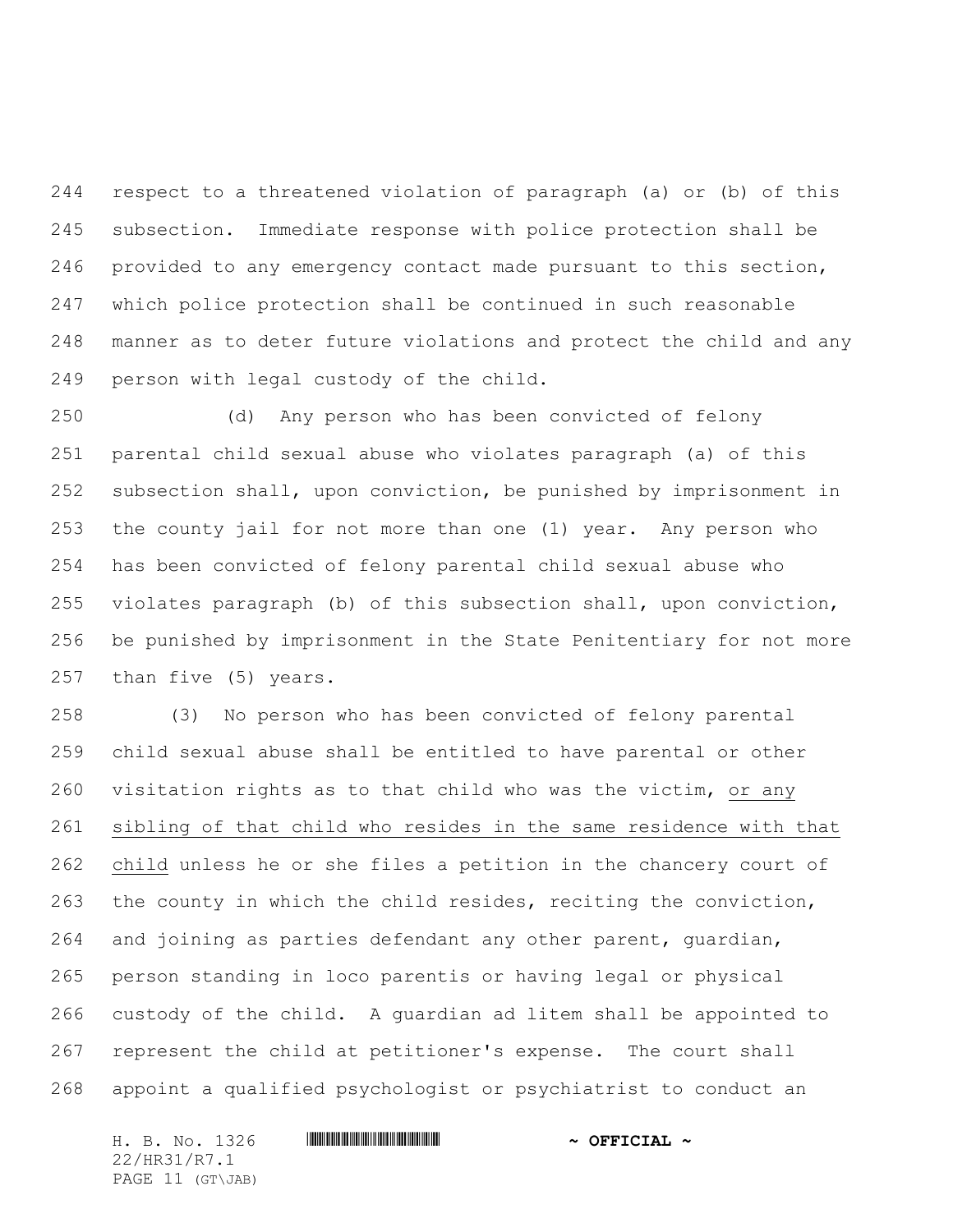independent examination of the petitioner to determine whether contact with that person poses a physical or emotional risk to the child, and report to the court. Such examination shall be at petitioner's expense. The court shall require any such petitioner to deposit with the court sufficient funds to pay expenses chargeable to a petitioner hereunder, the amount of such deposit 275 to be within the discretion of the chancellor. Any defendant and the child through his or her guardian ad litem shall be entitled to a full evidentiary hearing on the petition. In no event shall a child be required to testify in court or by deposition, or be subjected to any psychological examination, without the express consent of the child through his or her guardian ad litem. Such guardian ad litem shall consult with the child's legal guardian or custodians before consenting to such testimony or examination. At any hearing there is a rebuttable presumption that contact with the child poses a physical and emotional risk to the child. That presumption may be rebutted and visitation or contact allowed on such terms and conditions that the chancery court shall set only upon specific written findings by the court that:

 (a) Contact between the child and the offending parent is appropriate and poses minimal risk to the child;

 (b) If the child has received counseling, that the child's counselor believes such contact is in the child's best interest;

H. B. No. 1326 \*HR31/R7.1\* **~ OFFICIAL ~** 22/HR31/R7.1 PAGE 12 (GT\JAB)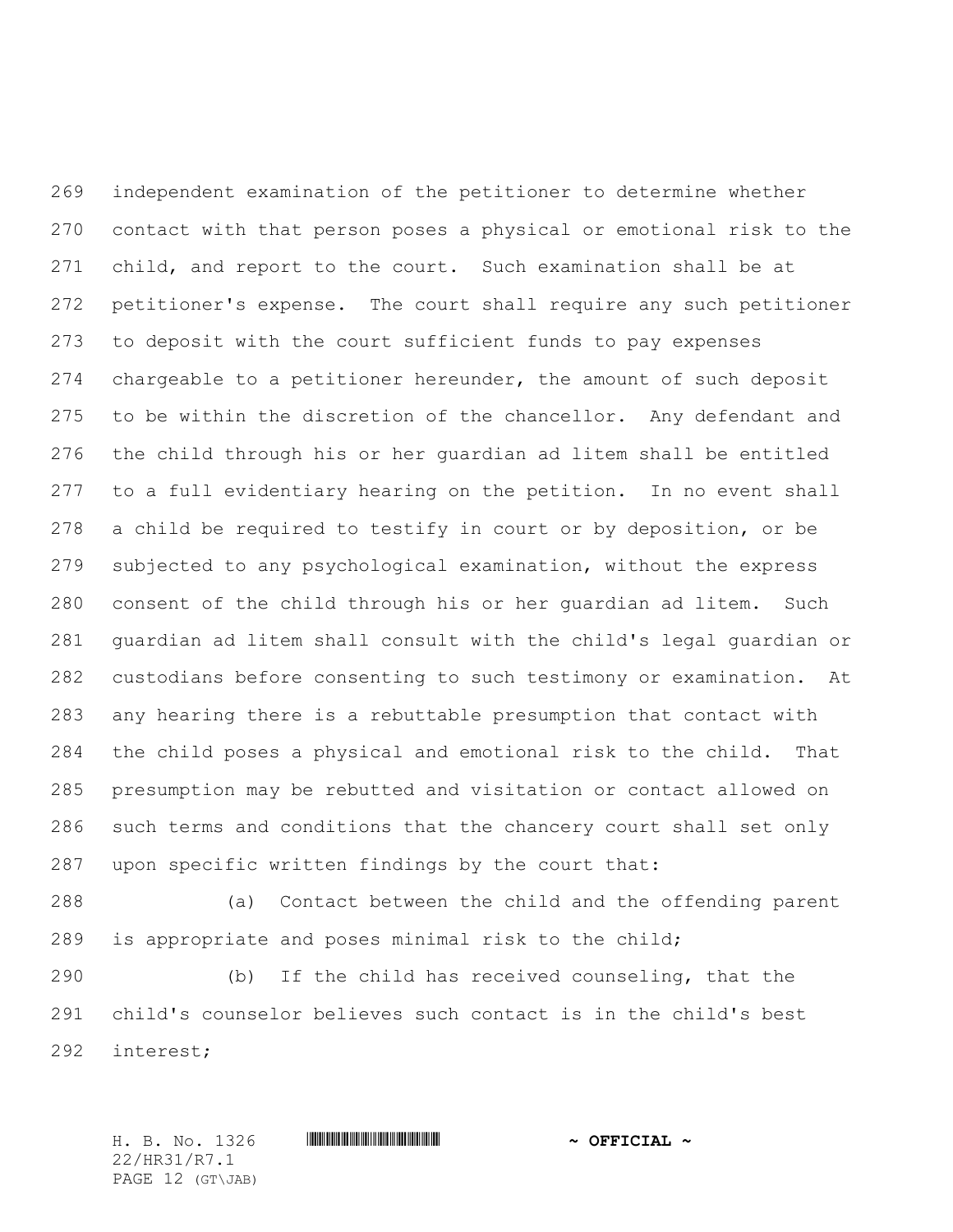(c) The offending parent has successfully engaged in treatment for sex offenders or is engaged in such treatment and making progress; and

 (d) The offending parent's treatment provider believes contact with the child is appropriate and poses minimal risk to the child. If the court, in its discretion, allows visitation or contact it may impose such conditions to the visitation or contact which it finds reasonable, including supervision of contact or visitation by a neutral and independent adult with a detailed plan for supervision of any such contact or visitation.

 **SECTION 3.** Section 93-16-3, Mississippi Code of 1972, is amended as follows:

 93-16-3. (1) Whenever a court of this state enters a decree or order awarding custody of a minor child to one (1) of the parents of the child or terminating the parental rights of one (1) of the parents of a minor child, or whenever one (1) of the parents of a minor child dies, either parent of the child's parents may petition the court in which the decree or order was rendered or, in the case of the death of a parent, petition the chancery court in the county in which the child resides, and seek visitation rights with the child.

 (2) Any grandparent who is not authorized to petition for visitation rights pursuant to subsection (1) of this section may petition the chancery court and seek visitation rights with his or

22/HR31/R7.1 PAGE 13 (GT\JAB)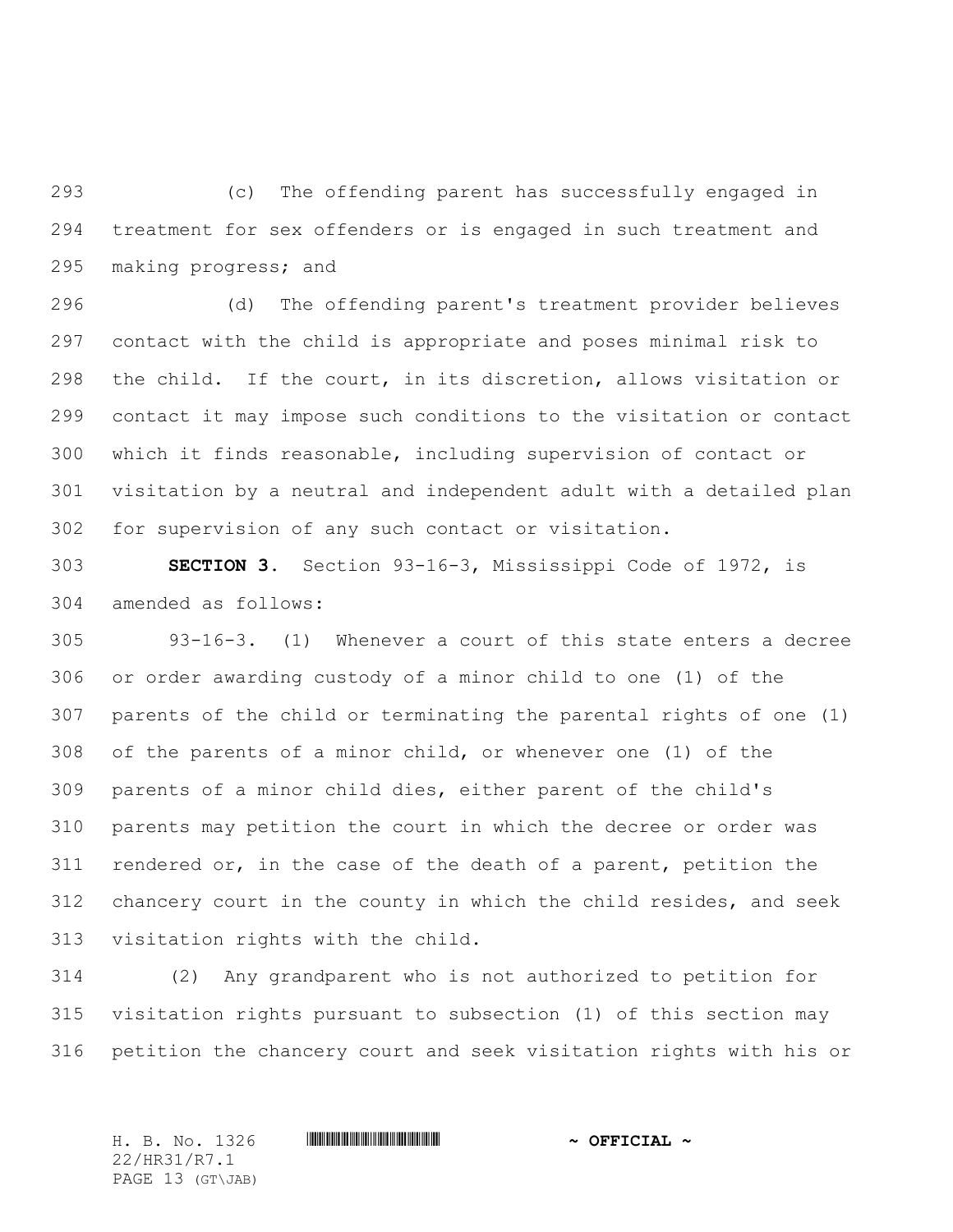her grandchild, and the court may grant visitation rights to the grandparent, provided the court finds:

 (a) That the grandparent of the child had established a viable relationship with the child and the parent or custodian of the child unreasonably denied the grandparent visitation rights with the child; and

 (b) That visitation rights of the grandparent with the child would be in the best interests of the child using guidelines provided in Section 93-5-24.

 (3) For purposes of subsection (2) of this section, the term "viable relationship" means a relationship in which the grandparents or either of them have voluntarily and in good faith supported the child financially in whole or in part for a period of not less than six (6) months before filing any petition for visitation rights with the child, the grandparents have had frequent visitation including occasional overnight visitation with said child for a period of not less than one (1) year, or the child has been cared for by the grandparents or either of them over a significant period of time during the time the parent has been in jail or on military duty that necessitates the absence of the parent from the home.

 (4) Any petition for visitation rights under subsection (2) of this section shall be filed in the county where an order of custody as to the child has previously been entered. If no custody order has been entered, then the grandparents' petition

H. B. No. 1326 \*HR31/R7.1\* **~ OFFICIAL ~** 22/HR31/R7.1 PAGE 14 (GT\JAB)